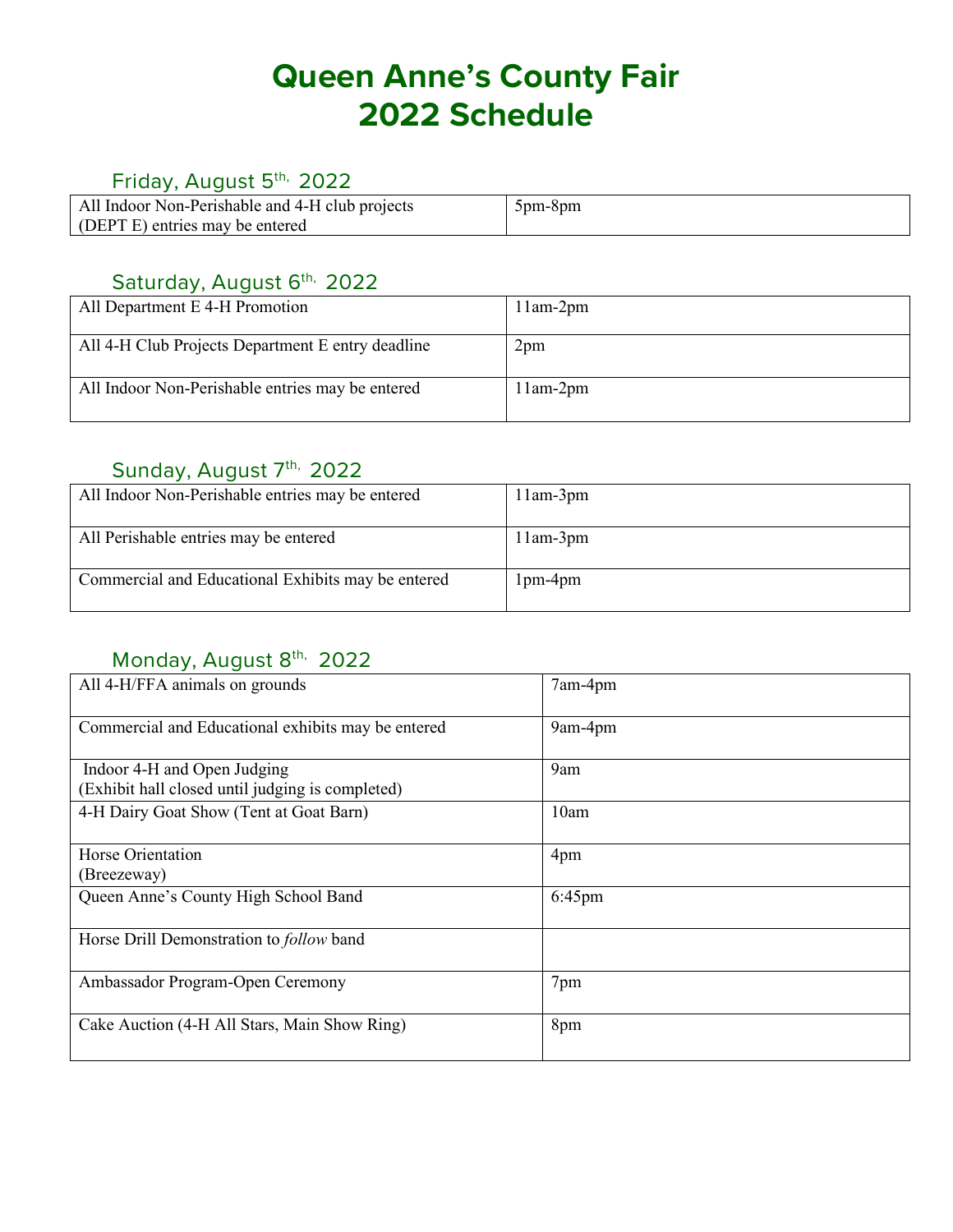## Tuesday, August 9th, 2022

| .                                                     |            |
|-------------------------------------------------------|------------|
| Horses must be on grounds by                          | 8am        |
| 4-H & Open Under 8 Horse Show-English (Flat/Working)  | 9am        |
| 4-H Beef Show (Main Ring)                             | 9am        |
| Poultry Show (Rabbit Barn)                            | 10am       |
| Small Pet Show (Rabbit Barn)                          | 1pm        |
| 4-H Sheep Show (Hog Barn)                             | 3pm        |
| 4-H Meat Goat Show (Goat Barn)                        | 4pm        |
| Crab Cake Dinner (Sponsored by Queenstown Lions Club) | 4pm-7pm    |
| Variety Show (during the Crab Cake Dinner)            | 5pm        |
| Fireman's Challenge                                   | 5pm-7pm    |
| <b>DNR Dog Demonstration (Entertainment Tent)</b>     | 5pm        |
| Indoor 4-H Awards (Main Show Ring)                    | 6pm        |
| Dressage Demo                                         | 6pm-7:30pm |
| Dog Agility                                           | 7pm        |
| Pedal Pull                                            | 7pm        |

# Wednesday, August 10<sup>th,</sup> 2022

| Horses on grounds by                                 | 8am    |
|------------------------------------------------------|--------|
|                                                      |        |
| Meat Goats on grounds by                             | 8:30am |
|                                                      |        |
| 4-H & Open under 8 Horse Show/Western (Flat/Working) | 9am    |
|                                                      |        |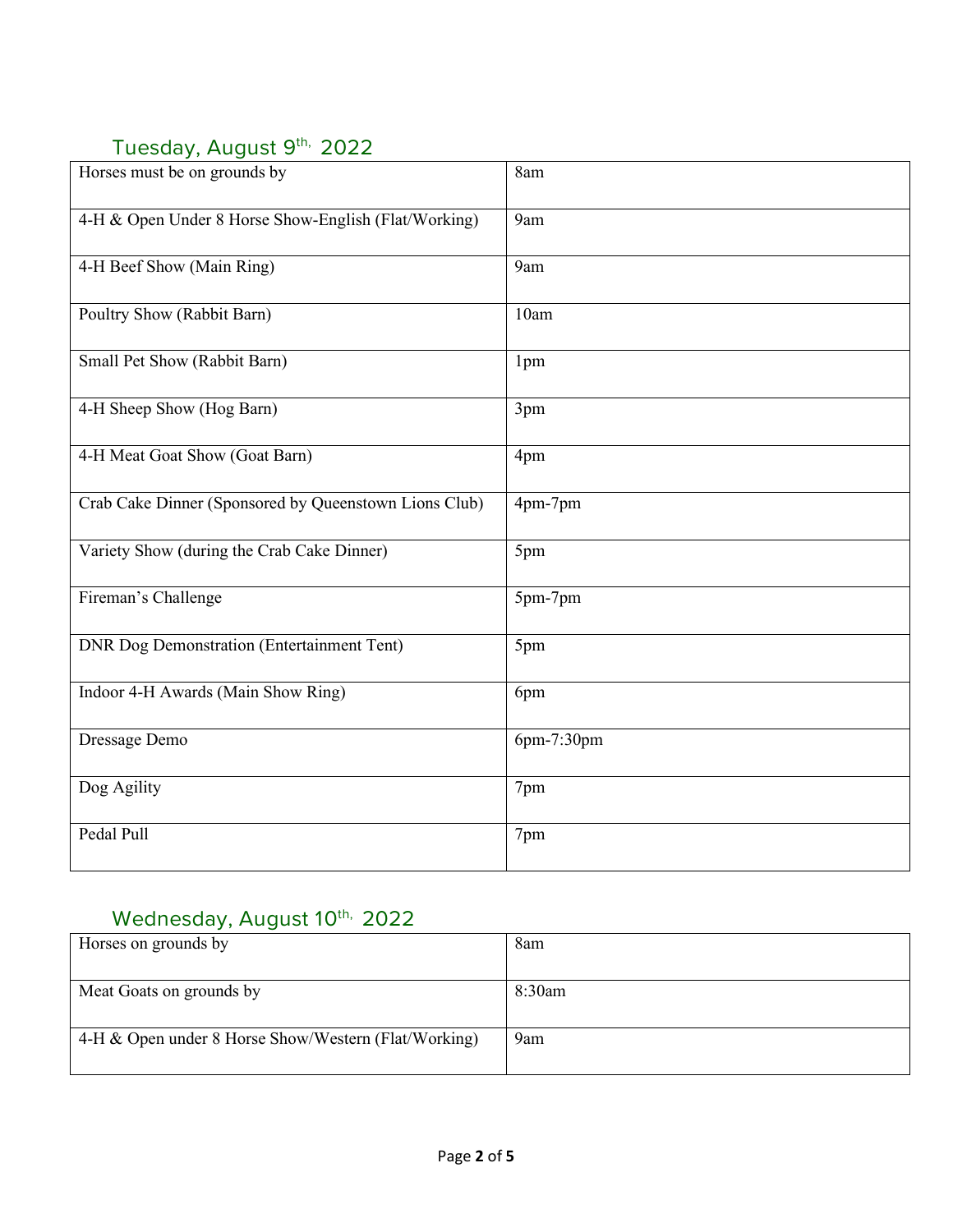| Open Meat Goat Show                           | 9am           |
|-----------------------------------------------|---------------|
| 4-H Swine Show                                | 9:30am        |
| Chicken Barbeque Dinner (Sponsored by Perdue) | 4pm-Sold out  |
| The Magician (Entertainment Tent)             | 4pm-9pm       |
| Entertainment by Bay Country Gentleman        | 4:30pm-7:30pm |
| Queen Anne's County Farmer Recognition        | 5:45pm        |
| Reining Demonstration (Horse Ring)            | 6pm           |
| Llama Demonstration (Tent at Goat Barn)       | 6pm           |
| <b>Fashion Review</b>                         | 6pm           |
| Home Art Awards following Fashion Review      |               |
| Cream of the Crop                             | 8pm           |

# Thursday, August 10<sup>th,</sup> 2022

| Open Sheep on grounds by               | 7am-9am  |
|----------------------------------------|----------|
| Open Swine on grounds by               | 7am-10am |
| Open Dairy on grounds by               | 9am      |
| 4-H Rabbit & Cavy Show                 | 9am      |
| Senior Citizen Day-Seniors get in Free | 9am-10pm |
| Open Sheep Show (Swine Barn)           | 10am     |
| 4-H & Open Dairy Show (Main Show Ring) | 10am     |
| Open Swine Show                        | 3pm      |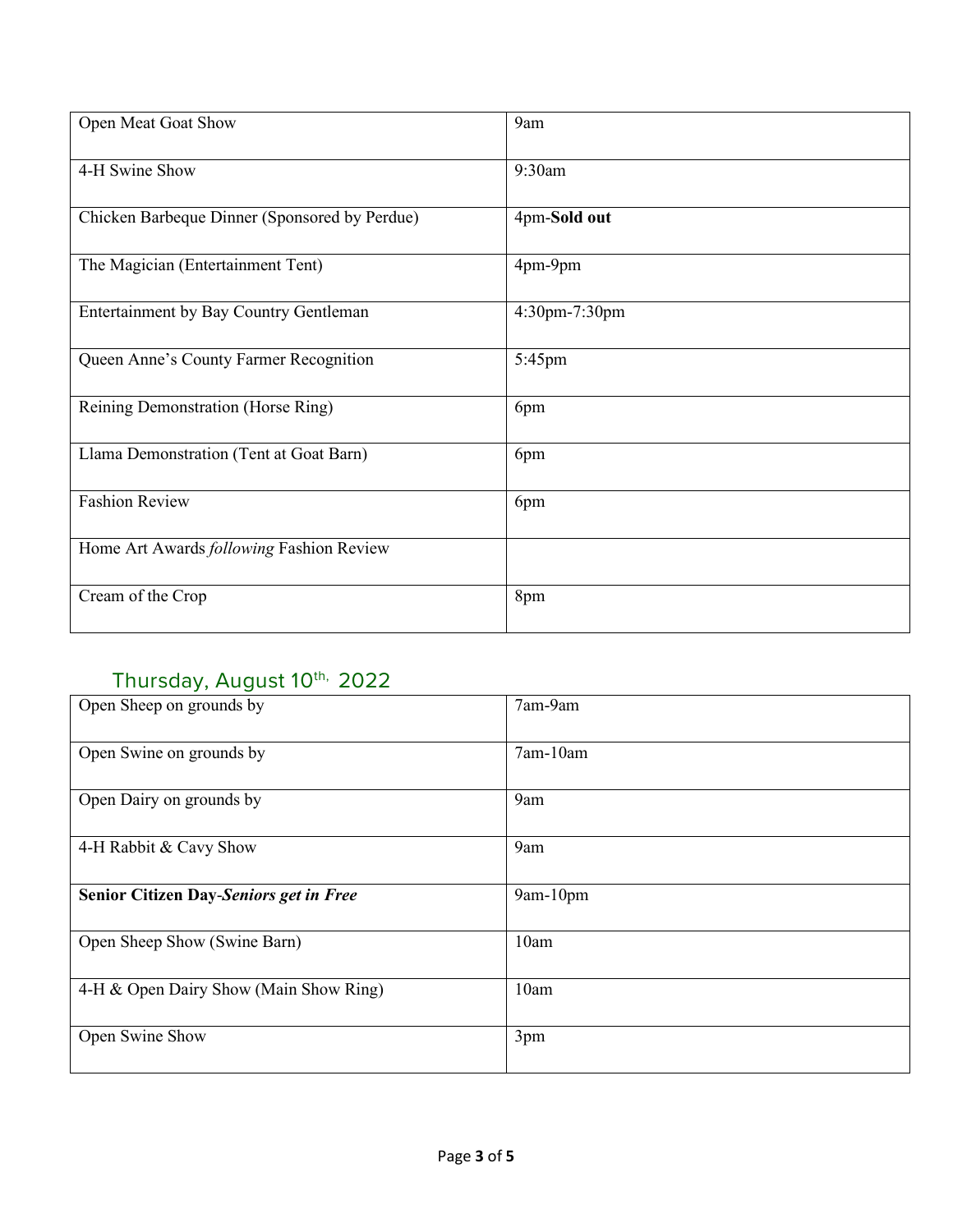| Pork Barbeque Dinner (Sponsored by Queenstown Bank) | 4pm-Sold out       |
|-----------------------------------------------------|--------------------|
| Scales and Tales (Entertainment Tent)               | 4pm-9pm            |
| Entertainment by the Jones Boys                     | $4:30$ pm-7:30pm   |
| Nez Perce Stake Race                                | $6pm-7:30pm$       |
| Pretty Animal Contest (Main Show Ring)              | 6:30 <sub>pm</sub> |
| Tri-Cycle Races (Main Show Ring)                    | $7:30$ pm          |
| Nez Perce (Horse Show Ring)                         | $7:45$ pm          |

## Friday, August 12th, 2022

| Open Beef on grounds by                               | 7am-9am      |
|-------------------------------------------------------|--------------|
| Open Dairy Goats on grounds by                        | 8am          |
| Open Dairy Goat Show (Tent by Goat Barn)              | 9am          |
| Open Beef Show                                        | 10am         |
| Funday Games (Horse Ring)                             | 1pm-4pm      |
| Barbeque Beef Dinner (Sponsored by Shore United Bank) | 4pm-Sold out |
| Scales and Tales (Entertainment Tent)                 | 4pm-9pm      |
| Maryland State Sport "Jousting" (Joust Track)         | 5pm          |
| Olympic Jumping Demo (Horse Ring)                     | 6pm          |
| 4-H Livestock Sale (Hog Barn & Show Ring)             | 6pm          |
| Reining                                               | 6pm-7:30pm   |
| <b>Entertainment by Justin Singleton</b>              | 6pm-9:30pm   |